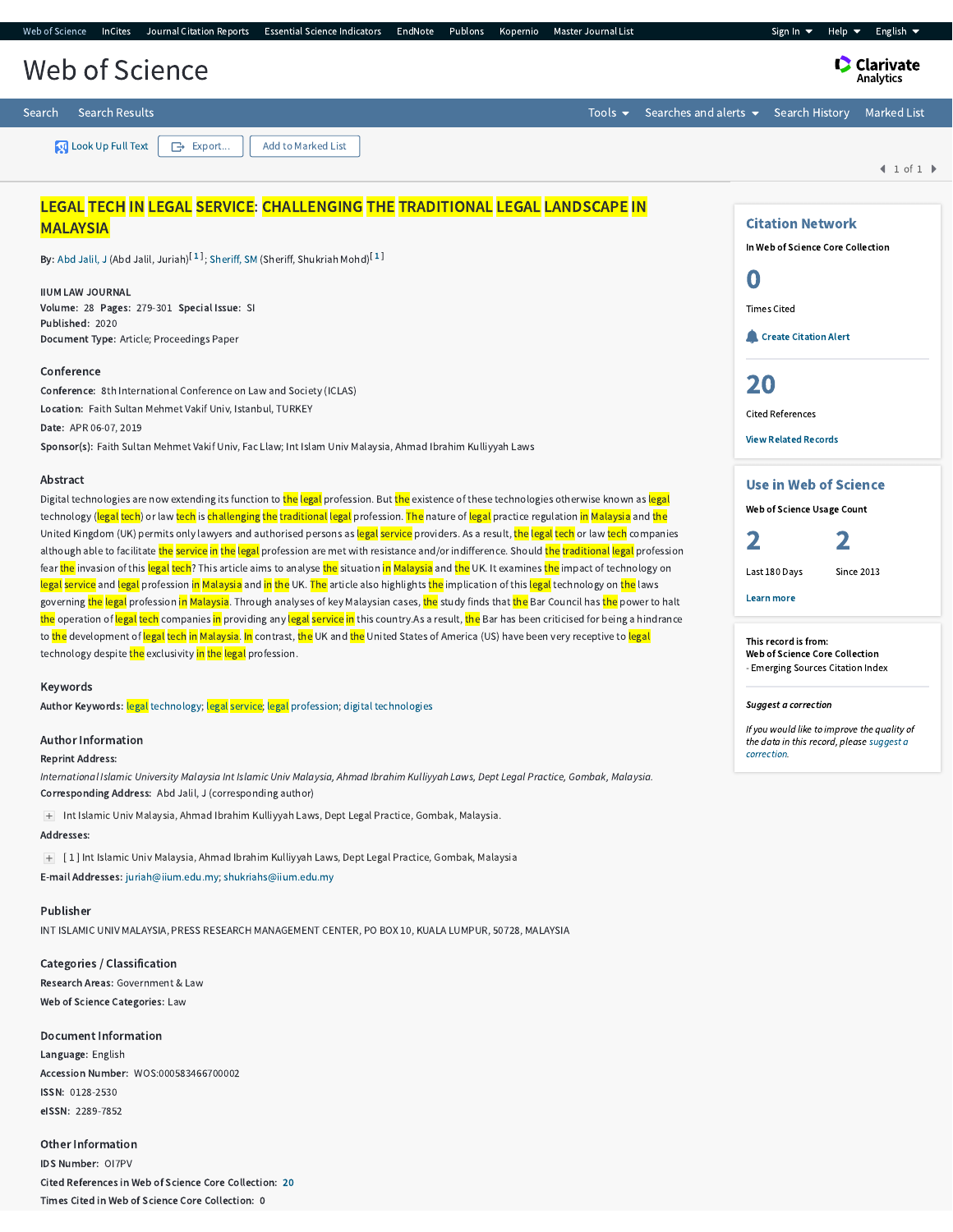Cited References: 20

# Showing 20 of 20 [View All in Cited References page](http://apps.webofknowledge.com.ezaccess.library.uitm.edu.my/summary.do?product=WOS&parentProduct=WOS&search_mode=CitedRefList&parentQid=21&parentDoc=1&qid=22&SID=D18QlF3h7xuDTjRuNEA&colName=WOS&page=1)

(from Web of Science Core Collection)

| 1.  | Title: [not available]<br>By: [Anonymous].<br>Legal Services and LawTech Bolstered with <pound>2 million of Government Funding</pound>                                                                                                                                                                                           | Times Cited: 1 |
|-----|----------------------------------------------------------------------------------------------------------------------------------------------------------------------------------------------------------------------------------------------------------------------------------------------------------------------------------|----------------|
|     | accessed November 5, 2019<br>Publisher: UK Government<br>URL: https://www.gov.uk/government/news/legal-services-and-lawtech-bolstered-with-2-million-of-government-funding.                                                                                                                                                      |                |
| 2.  | Title: [not available]<br>By: [Anonymous].<br>Report on the Future of Legal Services in the United States Published: 2016<br>Publisher: Commission on the Future of Legal Services, American Bar Association, Chicago, IL, USA                                                                                                   | Times Cited: 2 |
| 3.  | What is lawtech?<br>By: [Anonymous].<br>The Law Society<br>accessed on November 2, 2019<br>URL: https://www.lawsociety.org.uk/support-services/lawtech/what-is-lawtech/.                                                                                                                                                         | Times Cited: 1 |
| 4.  | <b>Lawtech Adoption Research Report 2019</b><br>By: [Anonymous].<br>The Law Society<br>accessed November 2, 2019<br>URL: https://www. lawsociety.org.uk/support-services/research-trends/law-society-lawtech-adoption-report-2019.pdf.                                                                                           | Times Cited: 1 |
| 5.  | Capturing Technological Innovation in Legal Services Report<br>By: [Anonymous].<br>The Law Society<br>accessed on November 2, 2019<br>URL: https://www.lawsociety.org.uk/support-services/research-trends/capturing-technological-innovation-report/                                                                             | Times Cited: 1 |
| 6.  | Top 5 Legal Tech Startups to Watch in 2019<br>By: [Anonymous].<br>The Lawyer Portal<br>accessed November 4, 2019<br>URL: https://www.thelawyerportal.com/blog/top-5-legal-tech-start-ups-to-watch-2019/.                                                                                                                         | Times Cited: 1 |
| 7.  | Deep Thinking: The Future of the Legal Profession in an Age of Technology<br>By: [Anonymous].<br>CHIEF JUST SING SUND Published: 2019<br>URL: https://www.supremecourt.gov.sg/docs/default-source/default-document-library/deep-thinking---the-future-of-the-legal-profession-in- an-age-of-<br>technology-(250419---final).pdf. | Times Cited: 1 |
| 8.  | Four Lawtech Startups Transforming the Way the Legal Sector Operates<br>By: Coleman, Alison.<br>Forbes<br>accessed November 4, 2019<br>URL: https://www.forbes.com/sites/alisoncoleman/2019/08/18/four-lawtech-startups-transforming-the-way-the-legal-sector-operates/#4a0ab91b545e.                                            | Times Cited: 1 |
| 9.  | News & Technology: Online Legal Advice Boost in <pound>13m support for AI<br/>By: Cross, Michael.<br/>Law Society Gazette Pages: 8 Published: February 25, 2019</pound>                                                                                                                                                          | Times Cited: 1 |
| 10. | In Focus: Lawtech: Mind the Gap<br>By: Cross, Michael.<br>Law Society Gazette Pages: 10 Published: February 25, 2019                                                                                                                                                                                                             | Times Cited: 1 |
| 11. | Al Lawyer Ross Has Been Hired By Its First Official Law Firm<br>By: De Jesus, Cecille.<br>Futurism.com Published: May 11, 2019<br>accessed on November 5, 2019<br>URL: https://futurism.com/artificially-intelligent-lawyer-ross-hired-first-official-law-firm.                                                                  | Times Cited: 1 |